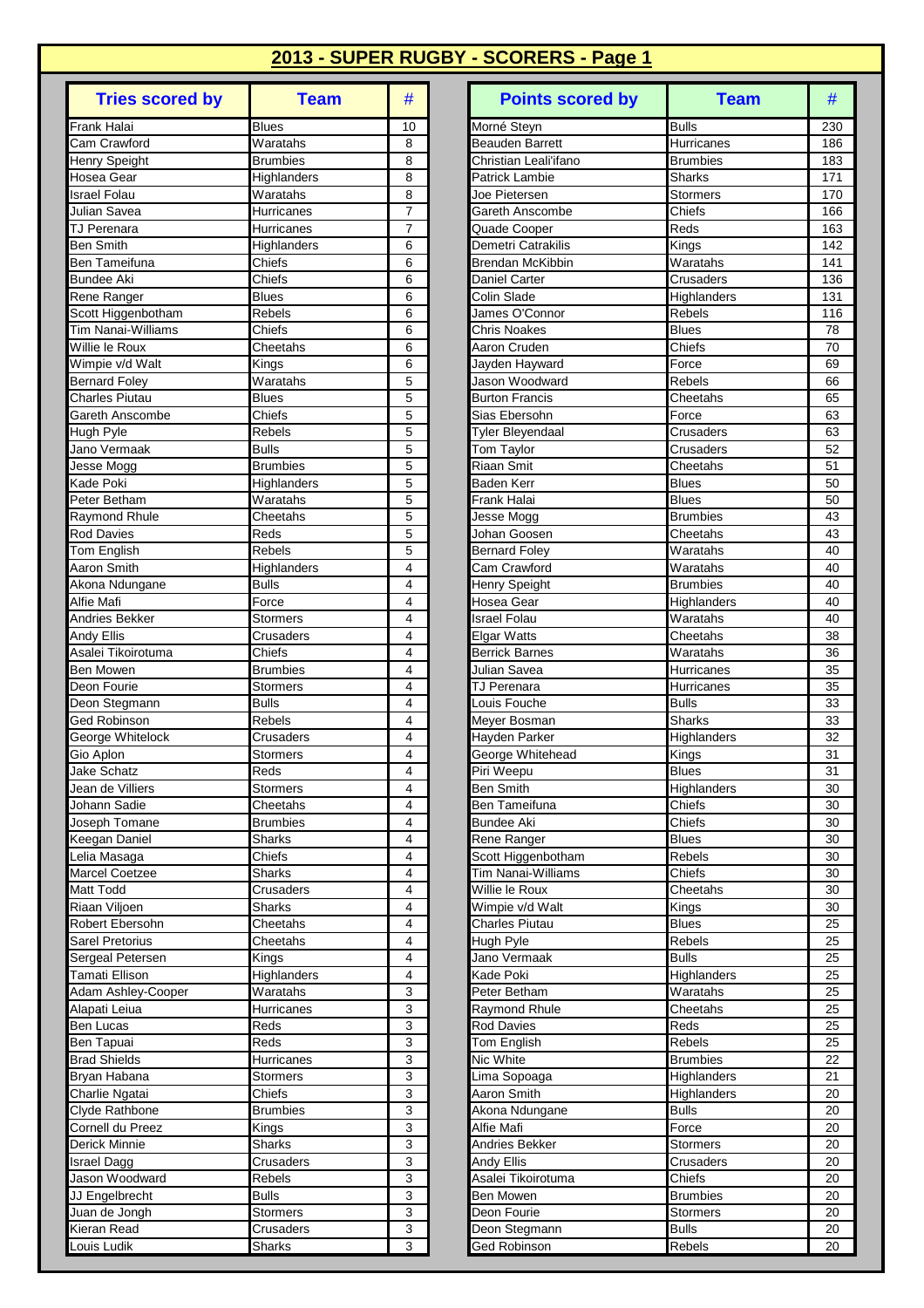| <b>Tries scored by</b>                     | <b>Team</b>                  | #                                         |
|--------------------------------------------|------------------------------|-------------------------------------------|
| Meyer Bosman                               | Sharks                       | 3                                         |
| Michael Hooper                             | Waratahs                     | 3                                         |
| Mitchell Inman                             | Rebels                       | 3                                         |
| <b>Patrick Dellit</b>                      | Force<br>Various             | 3<br>3                                    |
| Penalty tries<br>Piet van Zyl              | Cheetahs                     | 3                                         |
| Quade Cooper                               | Reds                         | 3                                         |
| Robbie Coleman                             | <b>Brumbies</b>              | 3                                         |
| Ryan Crotty                                | Crusaders                    | 3                                         |
| Steven Luatua                              | <b>Blues</b>                 | 3                                         |
| Tevita Kuridrani                           | <b>Brumbies</b>              | 3                                         |
| Zac Guildford                              | Crusaders                    | 3<br>$\overline{2}$                       |
| Alby Mathewson<br><b>Beauden Barrett</b>   | Force<br>Hurricanes          | $\overline{2}$                            |
| Ben Franks                                 | Hurricanes                   | 2                                         |
| Ben McCalman                               | Force                        | 2                                         |
| <b>Ben Volavola</b>                        | Waratahs                     | $\overline{2}$                            |
| Berrick Barnes                             | Waratahs                     | $\overline{2}$                            |
| <b>Bryce Hegarty</b>                       | Rebels                       | $\overline{2}$                            |
| <b>Charl McCleod</b>                       | Sharks                       | $\overline{2}$                            |
| Chiliboy Ralepelle                         | <b>Bulls</b>                 | $\overline{2}$                            |
| Christian Leali'ifano<br>Coenie Oosthuizen | <b>Brumbies</b><br>Cheetahs  | $\overline{2}$<br>2                       |
| Colin Slade                                | Highlanders                  | $\overline{2}$                            |
| Conrad Smith                               | Hurricanes                   | $\overline{2}$                            |
| Cooper Vuna                                | Rebels                       | $\overline{2}$                            |
| Corey Flynn                                | Crusaders                    | $\overline{2}$                            |
| Daniel Carter                              | Crusaders                    | $\overline{2}$                            |
| <b>Elliot Dixon</b>                        | Highlanders                  | $\overline{2}$                            |
| <b>Francis Saili</b>                       | <b>Blues</b>                 | $\overline{2}$                            |
| Francois Hougaard                          | <b>Bulls</b>                 | $\overline{2}$                            |
| George Moala<br>George Whitehead           | <b>Blues</b><br>Kings        | $\overline{c}$<br>$\overline{2}$          |
| Jacques Potgieter                          | <b>Bulls</b>                 | $\overline{2}$                            |
| James Parsons                              | <b>Blues</b>                 | $\overline{2}$                            |
| Jan Serfontein                             | <b>Bulls</b>                 | $\overline{2}$                            |
| Kurtley Beale                              | Waratahs                     | 2                                         |
| Kyle Godwin                                | Force                        | $\overline{2}$                            |
| Lachlan Mitchell                           | Rebels                       | $\overline{2}$                            |
| Liam Gill                                  | Reds                         | $\overline{2}$                            |
| Lionel Mapoe<br>Louis Fouche               | <b>Bulls</b>                 | 2<br>$\overline{\mathbf{c}}$              |
| Luke Braid                                 | <b>Bulls</b><br><b>Blues</b> | $\overline{\mathbf{c}}$                   |
| Luke Watson                                | Kings                        | $\overline{2}$                            |
| Lwazi Mvovo                                | Sharks                       | $\overline{2}$                            |
| Matt Hodgson                               | Force                        | $\overline{2}$                            |
| Matt Toomua                                | <b>Brumbies</b>              | 2                                         |
| Morné Steyn                                | <b>Bulls</b>                 | 2                                         |
| Nic White                                  | <b>Brumbies</b>              | $\overline{\mathbf{c}}$                   |
| Odwa Ndungane<br>Paddy Ryan                | Sharks<br>Waratahs           | $\overline{c}$<br>$\overline{\mathbf{c}}$ |
| Patrick Osborne                            | Chiefs                       | $\overline{2}$                            |
| Pekahou Cowan                              | Force                        | 2                                         |
| Phillip vd Walt                            | Cheetahs                     | 2                                         |
| Pieter Labuschagne                         | Cheetahs                     | 2                                         |
| Piri Weepu                                 | <b>Blues</b>                 | $\overline{2}$                            |
| Richard Kingi                              | Rebels                       | $\overline{\mathbf{c}}$                   |
| Robert Fruean                              | Crusaders                    | $\overline{2}$                            |
| Ronnie Cooke<br>Ryan Kankowski             | Kings                        | $\overline{\mathbf{c}}$                   |
| Sam Cane                                   | Sharks<br>Chiefs             | $\overline{\mathbf{c}}$<br>$\overline{c}$ |
| Shaun Treeby                               | Highlanders                  | 2                                         |
| Shaun Venter                               | Kings                        | $\overline{2}$                            |
| Siya Kolisi                                | Stormers                     | 2                                         |
| Tendai Mtawarira                           | Sharks                       | 2                                         |
| Tom Kingston                               | Waratahs                     | $\overline{c}$                            |
| Tom Marshall                               | Crusaders                    | $\overline{2}$                            |

| <b>Tries scored by</b>               | <b>Team</b>                  | #                   | <b>Points scored by</b>                   | <b>Team</b>                  | #        |
|--------------------------------------|------------------------------|---------------------|-------------------------------------------|------------------------------|----------|
| Meyer Bosman                         | <b>Sharks</b>                | 3                   | George Whitelock                          | Crusaders                    | 20       |
| Michael Hooper                       | Waratahs                     | 3                   | Gio Aplon                                 | <b>Stormers</b>              | 20       |
| Mitchell Inman                       | <b>Rebels</b>                | 3                   | <b>Jake Schatz</b>                        | Reds                         | 20       |
| Patrick Dellit                       | Force                        | 3                   | Jean de Villiers                          | Stormers                     | 20       |
| Penalty tries                        | Various                      | 3                   | Johann Sadie                              | Cheetahs                     | 20       |
| Piet van Zyl                         | Cheetahs                     | 3                   | Joseph Tomane                             | <b>Brumbies</b>              | 20       |
| Quade Cooper                         | Reds                         | 3                   | Keegan Daniel                             | Sharks                       | 20       |
| Robbie Coleman                       | <b>Brumbies</b>              | 3                   | <b>Kyle Godwin</b>                        | Force                        | 20       |
| Ryan Crotty                          | Crusaders                    | 3                   | Lelia Masaga                              | Chiefs                       | 20       |
| Steven Luatua<br>Tevita Kuridrani    | Blues                        | 3<br>3              | Marcel Coetzee<br><b>Matt Todd</b>        | Sharks                       | 20       |
| Zac Guildford                        | <b>Brumbies</b><br>Crusaders | 3                   | Riaan Viljoen                             | Crusaders<br>Sharks          | 20<br>20 |
| Alby Mathewson                       | Force                        | 2                   | <b>Robert Ebersohn</b>                    | Cheetahs                     | 20       |
| <b>Beauden Barrett</b>               | Hurricanes                   | $\overline{2}$      | Sarel Pretorius                           | Cheetahs                     | 20       |
| <b>Ben Franks</b>                    | Hurricanes                   | 2                   | Sergeal Petersen                          | Kings                        | 20       |
| Ben McCalman                         | Force                        | $\overline{2}$      | <b>Tamati Ellison</b>                     | Highlanders                  | 20       |
| Ben Volavola                         | Waratahs                     | $\overline{2}$      | <b>Michael Harris</b>                     | Reds                         | 18       |
| <b>Berrick Barnes</b>                | Waratahs                     | $\overline{2}$      | Robbie Coleman                            | <b>Brumbies</b>              | 17       |
| <b>Bryce Hegarty</b>                 | <b>Rebels</b>                | $\overline{2}$      | Adam Ashley-Cooper                        | Waratahs                     | 15       |
| <b>Charl McCleod</b>                 | <b>Sharks</b>                | 2                   | Alapati Leiua                             | Hurricanes                   | 15       |
| Chiliboy Ralepelle                   | <b>Bulls</b>                 | $\overline{2}$      | Ben Lucas                                 | Reds                         | 15       |
| Christian Leali'ifano                | <b>Brumbies</b>              | $\overline{2}$      | <b>Ben Tapuai</b>                         | Reds                         | 15       |
| Coenie Oosthuizen                    | Cheetahs                     | $\overline{2}$      | <b>Brad Shields</b>                       | Hurricanes                   | 15       |
| Colin Slade                          | Highlanders                  | $\overline{2}$      | Bryan Habana                              | <b>Stormers</b>              | 15       |
| <b>Conrad Smith</b>                  | Hurricanes                   | 2                   | Charlie Ngatai                            | Chiefs                       | 15       |
| Cooper Vuna                          | Rebels                       | $\overline{2}$      | Clyde Rathbone                            | <b>Brumbies</b>              | 15       |
| Corey Flynn                          | Crusaders                    | $\overline{2}$      | Cornell du Preez                          | Kings                        | 15       |
| Daniel Carter                        | Crusaders                    | $\overline{c}$      | Derick Minnie                             | Sharks                       | 15       |
| <b>Elliot Dixon</b><br>Francis Saili | Highlanders<br><b>Blues</b>  | $\overline{2}$<br>2 | Gary van Aswegen<br><b>Israel Dagg</b>    | <b>Stormers</b><br>Crusaders | 15<br>15 |
| Francois Hougaard                    | <b>Bulls</b>                 | $\overline{2}$      | JJ Engelbrecht                            | <b>Bulls</b>                 | 15       |
| George Moala                         | <b>Blues</b>                 | $\overline{2}$      | Juan de Jongh                             | <b>Stormers</b>              | 15       |
| George Whitehead                     | Kings                        | $\overline{2}$      | Kieran Read                               | Crusaders                    | 15       |
| Jacques Potgieter                    | <b>Bulls</b>                 | $\overline{2}$      | Louis Ludik                               | <b>Sharks</b>                | 15       |
| James Parsons                        | Blues                        | $\overline{2}$      | Michael Hooper                            | Waratahs                     | 15       |
| Jan Serfontein                       | <b>Bulls</b>                 | $\overline{2}$      | Mitchell Inman                            | Rebels                       | 15       |
| Kurtley Beale                        | Waratahs                     | 2                   | Patrick Dellit                            | Force                        | 15       |
| Kyle Godwin                          | Force                        | $\overline{2}$      | Penalty tries                             | Various                      | 15       |
| Lachlan Mitchell                     | Rebels                       | $\overline{2}$      | Piet van Zyl                              | Cheetahs                     | 15       |
| Liam Gill                            | Reds                         | $\overline{2}$      | <b>Ryan Crotty</b>                        | Crusaders                    | 15       |
| Lionel Mapoe                         | <b>Bulls</b>                 | 2                   | Steven Luatua                             | <b>Blues</b>                 | 15       |
| Louis Fouche                         | <b>Bulls</b>                 | 2                   | Tevita Kuridrani                          | <b>Brumbies</b>              | 15       |
| Luke Braid                           | <b>Blues</b>                 | 2<br>$\overline{2}$ | Zac Guildford                             | Crusaders<br><b>Brumbies</b> | 15       |
| Luke Watson<br>Lwazi Mvovo           | Kings<br>Sharks              | $\overline{2}$      | Matt Toomua<br><b>Elton Jantiies</b>      | Stormers                     | 12<br>11 |
| Matt Hodgson                         | Force                        | $\boldsymbol{2}$    | Alby Mathewson                            | Force                        | 10       |
| Matt Toomua                          | <b>Brumbies</b>              | 2                   | <b>Ben Franks</b>                         | Hurricanes                   | 10       |
| Morné Steyn                          | <b>Bulls</b>                 | 2                   | Ben McCalman                              | Force                        | 10       |
| Nic White                            | Brumbies                     | 2                   | Ben Volavola                              | Waratahs                     | 10       |
| Odwa Ndungane                        | <b>Sharks</b>                | 2                   | <b>Bryce Hegarty</b>                      | Rebels                       | 10       |
| Paddy Ryan                           | Waratahs                     | 2                   | Charl McCleod                             | <b>Sharks</b>                | 10       |
| Patrick Osborne                      | Chiefs                       | 2                   | Chiliboy Ralepelle                        | <b>Bulls</b>                 | 10       |
| Pekahou Cowan                        | Force                        | 2                   | Coenie Oosthuizen                         | Cheetahs                     | 10       |
| Phillip vd Walt                      | Cheetahs                     | 2                   | Conrad Smith                              | Hurricanes                   | 10       |
| Pieter Labuschagne                   | Cheetahs                     | 2                   | Cooper Vuna                               | Rebels                       | 10       |
| Piri Weepu                           | <b>Blues</b>                 | $\overline{2}$      | Corey Flynn                               | Crusaders                    | 10       |
| Richard Kingi                        | <b>Rebels</b>                | 2                   | Elliot Dixon                              | Highlanders                  | 10       |
| Robert Fruean<br>Ronnie Cooke        | Crusaders<br>Kings           | 2<br>2              | <b>Francis Saili</b><br>Francois Hougaard | <b>Blues</b><br><b>Bulls</b> | 10<br>10 |
| Ryan Kankowski                       | Sharks                       | $\boldsymbol{2}$    | George Moala                              | <b>Blues</b>                 | 10       |
| Sam Cane                             | Chiefs                       | 2                   | Jacques Potgieter                         | <b>Bulls</b>                 | 10       |
| Shaun Treeby                         | Highlanders                  | 2                   | James Parsons                             | <b>Blues</b>                 | 10       |
| Shaun Venter                         | Kings                        | $\overline{2}$      | Jan Serfontein                            | <b>Bulls</b>                 | 10       |
| Siya Kolisi                          | Stormers                     | 2                   | <b>Kurtley Beale</b>                      | Waratahs                     | 10       |
| Tendai Mtawarira                     | Sharks                       | 2                   | Lachlan Mitchell                          | <b>Rebels</b>                | 10       |
| Tom Kingston                         | Waratahs                     | 2                   | Liam Gill                                 | Reds                         | 10       |
| Tom Marshall                         | Crusaders                    | $\overline{c}$      | Lionel Mapoe                              | <b>Bulls</b>                 | 10       |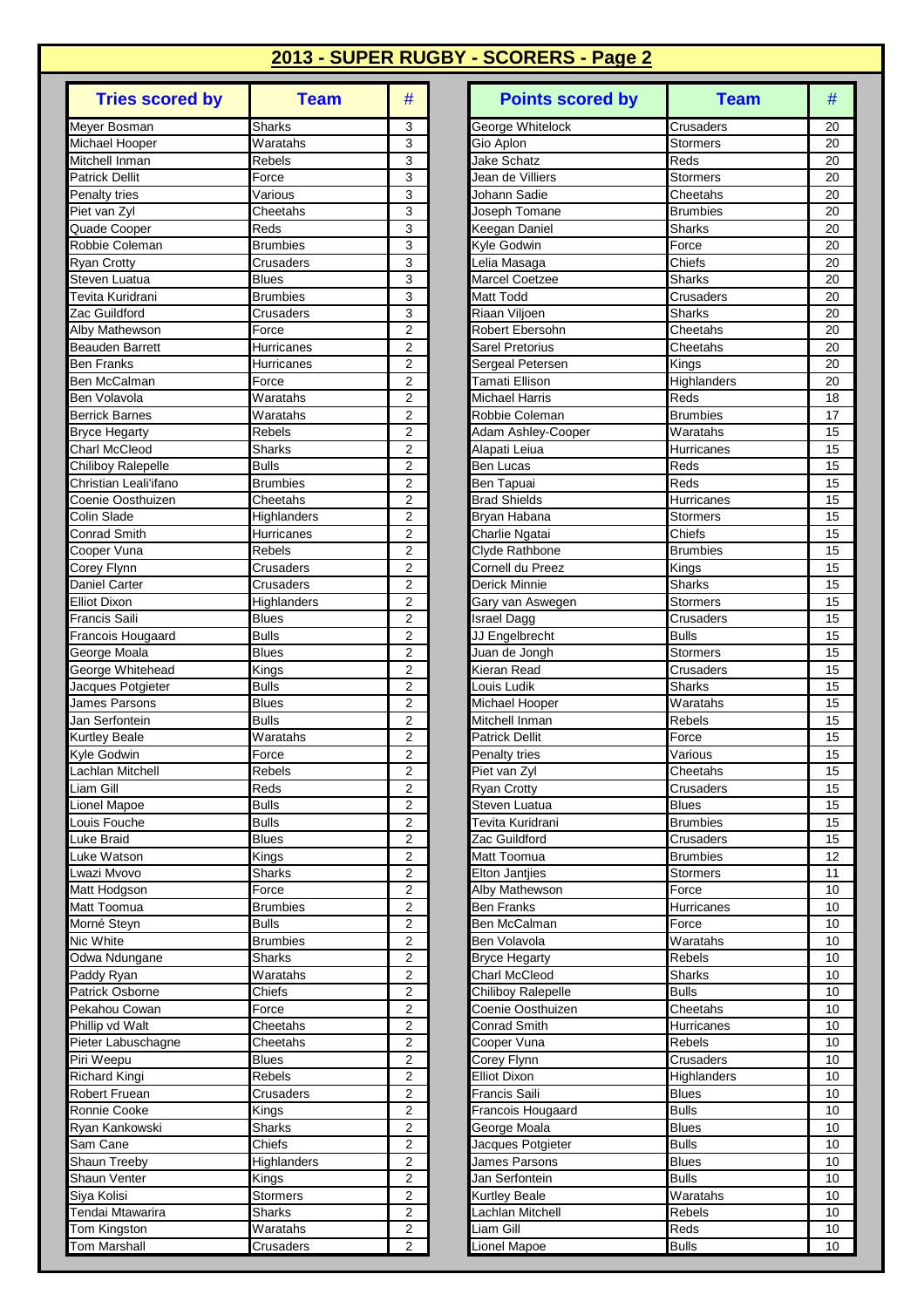| <b>Tries scored by</b>                         | <b>Team</b>            | #                                |
|------------------------------------------------|------------------------|----------------------------------|
| <b>Trevor Nyakane</b>                          | Cheetahs               | 2                                |
| Tyler Bleyendaal                               | Crusaders              | 2                                |
| Victor Vito                                    | Hurricanes             | 2                                |
| Werner Kruger                                  | <b>Bulls</b>           | $\overline{2}$                   |
| Willi Heinz                                    | Crusaders              | $\overline{2}$<br>$\overline{2}$ |
| Winston Stanley<br>Wyat Crockett               | Force<br>Crusaders     | $\overline{2}$                   |
| Aaron Cruden                                   | Chiefs                 | 1                                |
| André Taylor                                   | Hurricanes             | 1                                |
| <b>Andrew Horrell</b>                          | Chiefs                 | 1                                |
| Angus Cottrell                                 | Force                  | 1                                |
| Angus Roberts                                  | Rebels                 | 1                                |
| Angus Ta'avao                                  | <b>Blues</b>           | 1                                |
| Anthony Faingaa                                | Reds                   | 1                                |
| Arno Botha                                     | Bulls                  | 1                                |
| Ash Dixon                                      | Hurricanes             | 1                                |
| <b>Ben Afeaki</b>                              | Chiefs                 | 1                                |
| Ben May                                        | Hurricanes             | 1                                |
| <b>Bismarck du Plessis</b><br>Bjorn Basson     | Sharks<br><b>Bulls</b> | 1<br>1                           |
| Boom Prinsloo                                  | Cheetahs               | 1                                |
| <b>Brad Thorn</b>                              | Highlanders            | 1                                |
| <b>Brodie Retallick</b>                        | Chiefs                 | 1                                |
| Cadeyrn Neville                                | Rebels                 | 1                                |
| Callie Visagie                                 | <b>Bulls</b>           | 1                                |
| Chris Feauai-Sautia                            | Reds                   | 1                                |
| Chris Noakes                                   | <b>Blues</b>           | 1                                |
| Chris Smylie                                   | Hurricanes             | 1                                |
| Cobus Reinach                                  | Sharks                 | 1                                |
| Colby Faingaa                                  | <b>Brumbies</b>        | 1                                |
| Craig Clarke                                   | Chiefs                 | 1                                |
| Dave Dennis                                    | Waratahs               | 1                                |
| Dean Greyling                                  | <b>Bulls</b>           | 1                                |
| Digby Ioane<br>Dom Shipperley                  | Hurricanes<br>Reds     | 1<br>1                           |
| <b>Drew Mitchell</b>                           | Waratahs               | 1                                |
| Eben Etzebeth                                  | <b>Stormers</b>        | 1                                |
| Fred Zeilinga                                  | Sharks                 | 1                                |
| Fumiaki Tenaka                                 | Highlanders            | 1                                |
| George Smith                                   | <b>Brumbies</b>        | 1                                |
| Gerhard v/d Heever                             | <b>Stormers</b>        | 1                                |
| Hennie Daniller                                | Cheetahs               | 1                                |
| Hikawera Elliot                                | Chiefs                 | 1                                |
| Jackson Willison                               | <b>Blues</b>           | 1                                |
| Jacques Botes                                  | <b>Sharks</b>          | 1                                |
| Jacques Engelbrecht<br><b>James Broadhurst</b> | Kings<br>Hurricanes    | 1<br>1                           |
| James Hanson                                   | Reds                   | 1                                |
| James O'Connor                                 | Rebels                 | 1                                |
| Jamison Gibson-Park                            | <b>Blues</b>           | 1                                |
| Jason Emery                                    | Highlanders            | 1                                |
| Jean Cook                                      | <b>Bulls</b>           | 1                                |
| Jeffrey Toomaga-Allen                          | Hurricanes             | 1                                |
| Jeremy Thrush                                  | Hurricanes             | 1                                |
| John Ulugia                                    | Waratahs               | 1                                |
| Johnny McNicholl                               | Crusaders              | 1                                |
| Jonathan Lance                                 | Reds                   | 1                                |
| Juan de Villiers                               | <b>Stormers</b>        | 1                                |
| Junior Rasolea                                 | Force                  | 1                                |
| Jurgen Visser                                  | <b>Bulls</b>           | 1                                |
| Kane Douglas<br>Kyle Cooper                    | Waratahs<br>Sharks     | 1<br>1                           |
| Liam Messam                                    | Chiefs                 | 1                                |
| Louis Schreuder                                | Stormers               | 1                                |
| Lubabalo Mtembu                                | Sharks                 | 1                                |
| Luke Morahan                                   | Reds                   | 1                                |
| Luke Romano                                    | Crusaders              | 1                                |

| <b>Tries scored by</b>                     | <b>Team</b>               | #                   | <b>Points scored by</b>                        | <b>Team</b>                | #              |
|--------------------------------------------|---------------------------|---------------------|------------------------------------------------|----------------------------|----------------|
| <b>Trevor Nyakane</b>                      | Cheetahs                  | 2                   | Luke Braid                                     | <b>Blues</b>               | 10             |
| <b>Tyler Bleyendaal</b>                    | Crusaders                 | $\overline{2}$      | Luke Watson                                    | Kings                      | 10             |
| Victor Vito                                | Hurricanes                | $\overline{2}$      | _wazi Mvovo                                    | <b>Sharks</b>              | 10             |
| Werner Kruger<br>Willi Heinz               | <b>Bulls</b><br>Crusaders | $\overline{2}$<br>2 | Matt Hodgson<br>Odwa Ndungane                  | Force<br>Sharks            | 10<br>10       |
| <b>Winston Stanley</b>                     | Force                     | $\overline{2}$      | Paddy Ryan                                     | Waratahs                   | 10             |
| <b>Wyat Crockett</b>                       | Crusaders                 | $\overline{2}$      | Patrick Osborne                                | Chiefs                     | 10             |
| Aaron Cruden                               | Chiefs                    | 1                   | Pekahou Cowan                                  | Force                      | 10             |
| André Taylor                               | Hurricanes                | $\mathbf{1}$        | Phillip vd Walt                                | Cheetahs                   | 10             |
| <b>Andrew Horrell</b>                      | Chiefs                    | 1                   | Pieter Labuschagne                             | Cheetahs                   | 10             |
| <b>Angus Cottrell</b>                      | Force                     | 1                   | <b>Richard Kingi</b>                           | <b>Rebels</b>              | 10             |
| Angus Roberts                              | Rebels                    | 1                   | <b>Robert Fruean</b>                           | Crusaders                  | 10             |
| Angus Ta'avao                              | <b>Blues</b>              | $\mathbf{1}$        | Ronnie Cooke                                   | Kings                      | 10             |
| Anthony Faingaa<br>Arno Botha              | Reds<br><b>Bulls</b>      | 1<br>1              | Ryan Kankowski<br>Sam Cane                     | Sharks<br>Chiefs           | 10<br>10       |
| Ash Dixon                                  | Hurricanes                | 1                   | Shaun Treeby                                   | Highlanders                | 10             |
| Ben Afeaki                                 | Chiefs                    | 1                   | Shaun Venter                                   | Kings                      | 10             |
| Ben May                                    | Hurricanes                | 1                   | Siya Kolisi                                    | <b>Stormers</b>            | 10             |
| <b>Bismarck du Plessis</b>                 | <b>Sharks</b>             | 1                   | Tendai Mtawarira                               | <b>Sharks</b>              | 10             |
| Bjorn Basson                               | <b>Bulls</b>              | $\mathbf{1}$        | Tom Kingston                                   | Waratahs                   | 10             |
| <b>Boom Prinsloo</b>                       | Cheetahs                  | 1                   | <b>Tom Marshall</b>                            | Crusaders                  | 10             |
| <b>Brad Thorn</b>                          | Highlanders               | 1                   | <b>Trevor Nyakane</b>                          | Cheetahs                   | 10             |
| <b>Brodie Retallick</b>                    | Chiefs                    | 1                   | <b>Victor Vito</b>                             | Hurricanes                 | 10             |
| Cadeyrn Neville                            | Rebels                    | 1                   | Werner Kruger                                  | <b>Bulls</b>               | 10             |
| Callie Visagie                             | <b>Bulls</b>              | 1                   | Willi Heinz                                    | Crusaders                  | 10             |
| Chris Feauai-Sautia<br><b>Chris Noakes</b> | Reds<br><b>Blues</b>      | 1<br>1              | <b>Winston Stanley</b><br><b>Wyat Crockett</b> | Force<br>Crusaders         | 10<br>10       |
| Chris Smylie                               | Hurricanes                | 1                   | lan Prior                                      | <b>Brumbies</b>            | 8              |
| Cobus Reinach                              | Sharks                    | 1                   | Tusi Pisi                                      | Hurricanes                 | 8              |
| Colby Faingaa                              | <b>Brumbies</b>           | 1                   | André Taylor                                   | Hurricanes                 | $\overline{7}$ |
| Craig Clarke                               | Chiefs                    | 1                   | <b>Andrew Horrell</b>                          | Chiefs                     | $\overline{7}$ |
| Dave Dennis                                | Waratahs                  | 1                   | Angus Cottrell                                 | Force                      | 5              |
| Dean Greyling                              | <b>Bulls</b>              | 1                   | Angus Roberts                                  | <b>Rebels</b>              | 5              |
| Digby Ioane                                | Hurricanes                | 1                   | Angus Ta'avao                                  | <b>Blues</b>               | 5              |
| Dom Shipperley                             | Reds                      | 1                   | Anthony Faingaa                                | Reds                       | 5              |
| <b>Drew Mitchell</b><br>Eben Etzebeth      | Waratahs<br>Stormers      | 1<br>1              | Arno Botha<br>Ash Dixon                        | <b>Bulls</b><br>Hurricanes | 5<br>5         |
| Fred Zeilinga                              | Sharks                    | 1                   | Ben Afeaki                                     | Chiefs                     | 5              |
| Fumiaki Tenaka                             | Highlanders               | 1                   | Ben Mav                                        | Hurricanes                 | 5              |
| George Smith                               | Brumbies                  | 1                   | <b>Bismarck du Plessis</b>                     | Sharks                     | 5              |
| Gerhard v/d Heever                         | <b>Stormers</b>           | $\mathbf{1}$        | Biorn Basson                                   | <b>Bulls</b>               | 5              |
| Hennie Daniller                            | Cheetahs                  | 1                   | <b>Boom Prinsloo</b>                           | Cheetahs                   | 5              |
| Hikawera Elliot                            | Chiefs                    | 1                   | <b>Brad Thorn</b>                              | Highlanders                | 5              |
| Jackson Willison                           | <b>Blues</b>              | 1                   | <b>Brodie Retallick</b>                        | Chiefs                     | 5              |
| Jacques Botes                              | Sharks                    | 1                   | Cadeyrn Neville                                | Rebels                     | 5              |
| Jacques Engelbrecht<br>James Broadhurst    | Kings<br>Hurricanes       | 1<br>1              | Callie Visagie<br>Chris Feauai-Sautia          | <b>Bulls</b><br>Reds       | 5<br>5         |
| James Hanson                               | Reds                      | $\mathbf{1}$        | Chris Smylie                                   | Hurricanes                 | 5              |
| James O'Connor                             | Rebels                    | 1                   | Cobus Reinach                                  | <b>Sharks</b>              | 5              |
| Jamison Gibson-Park                        | Blues                     | 1                   | Colby Faingaa                                  | <b>Brumbies</b>            | 5              |
| Jason Emery                                | Highlanders               | 1                   | Craig Clarke                                   | Chiefs                     | 5              |
| Jean Cook                                  | <b>Bulls</b>              | 1                   | Dave Dennis                                    | Waratahs                   | 5              |
| Jeffrey Toomaga-Allen                      | Hurricanes                | 1                   | Dean Greyling                                  | <b>Bulls</b>               | 5              |
| Jeremy Thrush                              | Hurricanes                | 1                   | Digby Ioane                                    | Hurricanes                 | 5              |
| John Ulugia                                | Waratahs                  | 1                   | Dom Shipperley                                 | Reds                       | 5              |
| Johnny McNicholl                           | Crusaders                 | 1                   | Drew Mitchell                                  | Waratahs                   | 5              |
| Jonathan Lance<br>Juan de Villiers         | Reds<br>Stormers          | 1<br>1              | Eben Etzebeth<br>Fred Zeilinga                 | Stormers<br>Sharks         | 5<br>5         |
| Junior Rasolea                             | Force                     | 1                   | Fumiaki Tenaka                                 | Highlanders                | 5              |
| Jurgen Visser                              | <b>Bulls</b>              | 1                   | George Smith                                   | <b>Brumbies</b>            | 5              |
| Kane Douglas                               | Waratahs                  | 1                   | Gerhard v/d Heever                             | Stormers                   | 5              |
| Kyle Cooper                                | Sharks                    | 1                   | Hennie Daniller                                | Cheetahs                   | 5              |
| Liam Messam                                | Chiefs                    | 1                   | Hikawera Elliot                                | Chiefs                     | 5              |
| Louis Schreuder                            | Stormers                  | 1                   | Jackson Willison                               | <b>Blues</b>               | 5              |
| Lubabalo Mtembu                            | <b>Sharks</b>             | 1                   | Jacques Botes                                  | <b>Sharks</b>              | 5              |
| Luke Morahan                               | Reds                      | 1                   | Jacques Engelbrecht                            | Kings                      | 5              |
| Luke Romano                                | Crusaders                 | 1                   | James Broadhurst                               | Hurricanes                 | 5              |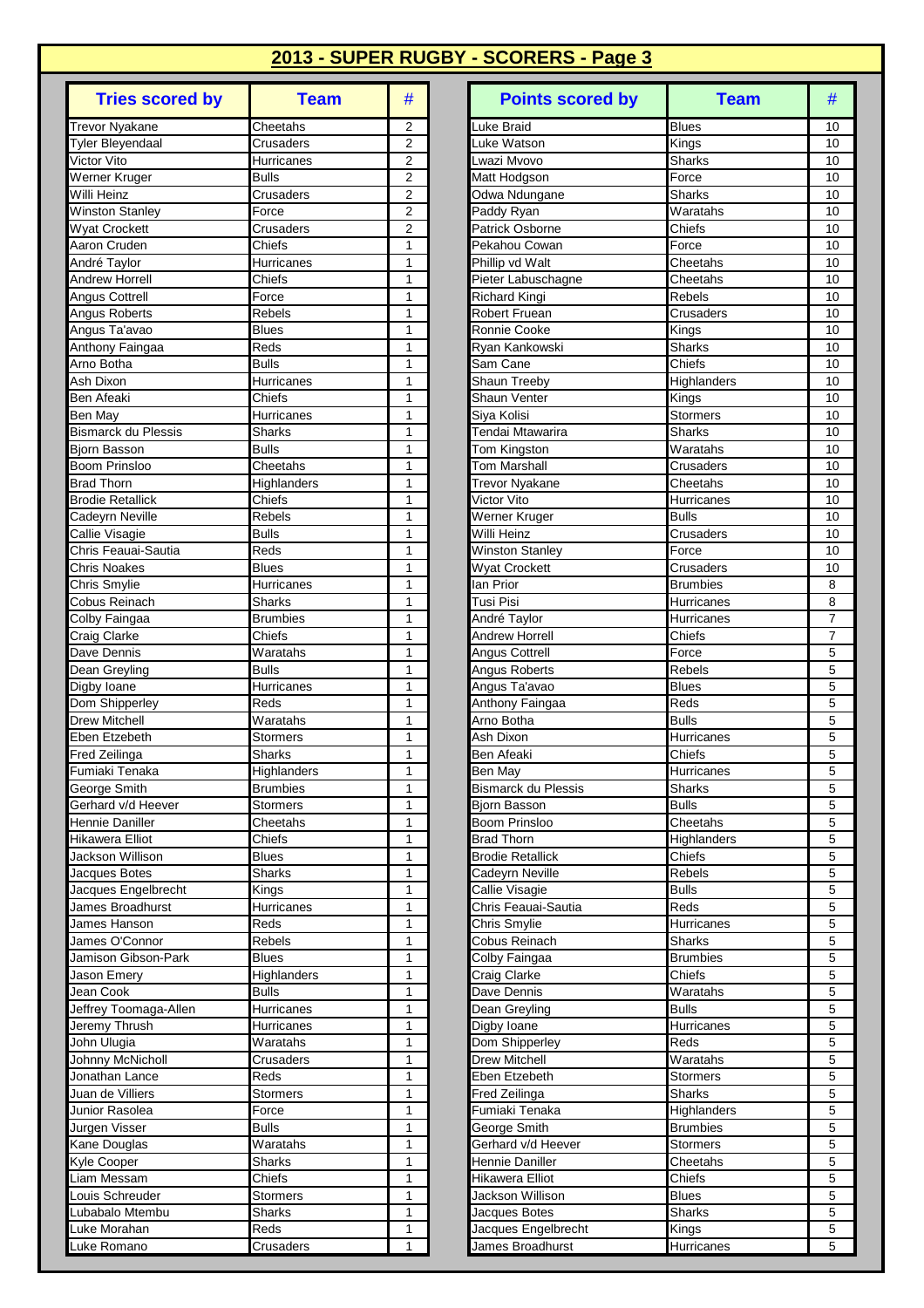| <b>Tries scored by</b>                 | <b>Team</b>            | #      |
|----------------------------------------|------------------------|--------|
| Luke Whitelock                         | Crusaders              | 1      |
| Ma'a Nonu                              | Highlanders            | 1      |
| Matt Proctor                           | Hurricanes             | 1      |
| Matt Vant-Leven<br>Michael Rhodes      | Chiefs<br>Stormers     | 1<br>1 |
| Mose Tuiali'i                          | Highlanders            | 1      |
| Motu Matu'u                            | Hurricanes             | 1      |
| Mpho Mblyozo                           | Kings                  | 1      |
| Nick Frisby                            | Reds                   | 1      |
| Nick Groom                             | Stormers               | 1      |
| <b>Nick Phipps</b><br>Nicolas Vergallo | Rebels<br>Kings        | 1<br>1 |
| <b>Oliver Atkins</b>                   | Waratahs               | 1      |
| Owen Franks                            | Crusaders              | 1      |
| Patrick Lambie                         | Sharks                 | 1      |
| Paul Alo-Emile                         | Rebels                 | 1      |
| Peter Kimlin                           | <b>Brumbies</b>        | 1      |
| Phil Burleigh                          | Highlanders            | 1<br>1 |
| Pierre Spies<br>Piet Lindeque          | <b>Bulls</b><br>Sharks | 1      |
| Rayno Benjamin                         | Cheetahs               | 1      |
| Raynold Lee-Lo                         | Hurricanes             | 1      |
| Reg Goodes                             | Hurricanes             | 1      |
| <b>Rhys Marshall</b>                   | Chiefs                 | 1      |
| <b>Riaan Smit</b>                      | Cheetahs               | 1      |
| <b>Richard Brown</b>                   | Force                  | 1      |
| <b>Richard Kahui</b>                   | Chiefs                 | 1<br>1 |
| Rob Simmons<br>Rory Sidey              | Hurricanes<br>Rebels   | 1      |
| Rynier Bernado                         | Kings                  | 1      |
| Saia Faingaa                           | Reds                   | 1      |
| Sam Norton-Knight                      | Force                  | 1      |
| Sampie Mastriet                        | <b>Bulls</b>           | 1      |
| Schalk Ferreira                        | Kings                  | 1      |
| Scott Fardy                            | Brumbies<br>Rebels     | 1<br>1 |
| Scott Fuglistaller<br>Scott Sio        | <b>Brumbies</b>        | 1      |
| Sias Ebersohn                          | Force                  | 1      |
| Siliva Siliva                          | <b>Brumbies</b>        | 1      |
| Steven Sykes                           | Kings                  | 1      |
| <b>Tanerau Latimer</b>                 | Chiefs                 | 1      |
| Telusa Veianu                          | Crusaders              | 1      |
| Tewera Kerr-Barlow<br>Toby Lynn        | Chiefs<br>Force        | 1<br>1 |
| Tom McCartney                          | <b>Blues</b>           | 1      |
| Tom Taylor                             | Crusaders              | 1      |
| <b>Tony Woodcock</b>                   | Highlanders            | 1      |
| Tusi Pisi                              | Hurricanes             | 1      |
| Waisale Nahole                         | Highlanders            | 1      |
| Will Genia                             | Reds<br>Force          | 1<br>1 |
| Will Tupou<br>Zack Holmes              | <b>Brumbies</b>        | 1      |
| Zane Kirchner                          | Bulls                  | 1      |
|                                        |                        |        |
|                                        |                        |        |
|                                        |                        |        |
|                                        |                        |        |
|                                        |                        |        |
|                                        |                        |        |
|                                        |                        |        |
|                                        |                        |        |
|                                        |                        |        |
|                                        |                        |        |
|                                        |                        |        |
|                                        |                        |        |
|                                        |                        |        |

| <b>Tries scored by</b>          | <b>Team</b>               | #                 | <b>Points scored by</b>                 | <b>Team</b>              | #      |
|---------------------------------|---------------------------|-------------------|-----------------------------------------|--------------------------|--------|
| Luke Whitelock                  | Crusaders                 | 1                 | James Hanson                            | Reds                     | 5      |
| Ma'a Nonu                       | Highlanders               | 1                 | Jamison Gibson-Park                     | <b>Blues</b>             | 5      |
| <b>Matt Proctor</b>             | Hurricanes                | 1                 | Jason Emery                             | Highlanders              | 5      |
| Matt Vant-Leven                 | Chiefs                    | 1                 | Jean Cook                               | <b>Bulls</b>             | 5      |
| <b>Michael Rhodes</b>           | Stormers                  | 1                 | Jeffrey Toomaga-Allen                   | Hurricanes               | 5      |
| Mose Tuiali'i<br>Motu Matu'u    | Highlanders<br>Hurricanes | 1<br>1            | Jeremy Thrush<br>John Ulugia            | Hurricanes<br>Waratahs   | 5<br>5 |
| Mpho Mblyozo                    | Kings                     | $\mathbf{1}$      | Johnny McNicholl                        | Crusaders                | 5      |
| Nick Frisby                     | Reds                      | 1                 | Jonathan Lance                          | Reds                     | 5      |
| Nick Groom                      | <b>Stormers</b>           | 1                 | Juan de Villiers                        | <b>Stormers</b>          | 5      |
| <b>Nick Phipps</b>              | Rebels                    | $\mathbf{1}$      | Junior Rasolea                          | Force                    | 5      |
| Nicolas Vergallo                | Kings                     | 1                 | Jurgen Visser                           | <b>Bulls</b>             | 5      |
| Oliver Atkins                   | Waratahs                  | 1                 | Kane Douglas                            | Waratahs                 | 5      |
| Owen Franks                     | Crusaders                 | 1                 | Kyle Cooper                             | <b>Sharks</b>            | 5      |
| <b>Patrick Lambie</b>           | <b>Sharks</b>             | $\mathbf{1}$      | iam Messam.                             | Chiefs                   | 5      |
| Paul Alo-Emile                  | <b>Rebels</b>             | 1                 | ouis Schreuder                          | <b>Stormers</b>          | 5      |
| Peter Kimlin                    | <b>Brumbies</b>           | 1                 | ubabalo Mtembu.                         | Sharks                   | 5      |
| Phil Burleigh                   | Highlanders               | $\mathbf{1}$      | uke Morahan.                            | Reds                     | 5      |
| <b>Pierre Spies</b>             | <b>Bulls</b>              | $\mathbf{1}$      | uke Romano                              | Crusaders                | 5      |
| Piet Lindeaue                   | <b>Sharks</b>             | 1                 | uke Whitelock                           | Crusaders                | 5      |
| Rayno Benjamin                  | Cheetahs                  | 1<br>$\mathbf{1}$ | Ma'a Nonu<br><b>Matt Proctor</b>        | Highlanders              | 5      |
| Raynold Lee-Lo<br>Reg Goodes    | Hurricanes<br>Hurricanes  | 1                 | Matt Vant-Leven                         | Hurricanes<br>Chiefs     | 5<br>5 |
| Rhys Marshall                   | Chiefs                    | 1                 | <b>Michael Rhodes</b>                   | <b>Stormers</b>          | 5      |
| Riaan Smit                      | Cheetahs                  | 1                 | Mose Tuiali'i                           | Highlanders              | 5      |
| <b>Richard Brown</b>            | Force                     | $\mathbf{1}$      | Motu Matu'u                             | Hurricanes               | 5      |
| Richard Kahui                   | Chiefs                    | 1                 | Mpho Mblyozo                            | Kings                    | 5      |
| Rob Simmons                     | Hurricanes                | 1                 | Nick Frisby                             | Reds                     | 5      |
| Rory Sidey                      | Rebels                    | 1                 | Nick Groom                              | Stormers                 | 5      |
| Rynier Bernado                  | Kings                     | 1                 | <b>Nick Phipps</b>                      | Rebels                   | 5      |
| Saia Faingaa                    | Reds                      | 1                 | Nicolas Vergallo                        | Kings                    | 5      |
| Sam Norton-Knight               | Force                     | 1                 | <b>Oliver Atkins</b>                    | Waratahs                 | 5      |
| Sampie Mastriet                 | <b>Bulls</b>              | $\mathbf{1}$      | Owen Franks                             | Crusaders                | 5      |
| Schalk Ferreira                 | Kings                     | 1                 | Paul Alo-Emile                          | Rebels                   | 5      |
| <b>Scott Fardy</b>              | <b>Brumbies</b>           | 1                 | Peter Kimlin                            | <b>Brumbies</b>          | 5      |
| Scott Fuglistaller              | <b>Rebels</b>             | 1                 | Phil Burleigh                           | Highlanders              | 5      |
| Scott Sio                       | <b>Brumbies</b>           | 1                 | <b>Pierre Spies</b>                     | <b>Bulls</b>             | 5      |
| Sias Ebersohn                   | Force                     | 1                 | <b>Piet Lindeque</b>                    | <b>Sharks</b>            | 5      |
| Siliva Siliva                   | <b>Brumbies</b>           | 1                 | Rayno Benjamin                          | Cheetahs                 | 5      |
| Steven Sykes<br>Tanerau Latimer | Kings<br>Chiefs           | 1<br>1            | Raynold Lee-Lo<br>Reg Goodes            | Hurricanes<br>Hurricanes | 5<br>5 |
| Telusa Veianu                   | Crusaders                 | $\mathbf{1}$      | <b>Rhys Marshall</b>                    | Chiefs                   | 5      |
| Tewera Kerr-Barlow              | Chiefs                    | $\mathbf{1}$      | <b>Richard Brown</b>                    | Force                    | 5      |
| Toby Lynn                       | Force                     | 1                 | <b>Richard Kahui</b>                    | Chiefs                   | 5      |
| Tom McCartney                   | Blues                     | 1                 | Rob Simmons                             | Hurricanes               | 5      |
| Tom Taylor                      | Crusaders                 | 1                 | <b>Rory Sidey</b>                       | Rebels                   | 5      |
| Tony Woodcock                   | Highlanders               | $\mathbf{1}$      | Rynier Bernado                          | Kings                    | 5      |
| Tusi Pisi                       | Hurricanes                | $\mathbf{1}$      | Saia Faingaa                            | Reds                     | 5      |
| Waisale Nahole                  | Highlanders               | 1                 | Sam Norton-Knight                       | Force                    | 5      |
| Will Genia                      | Reds                      | 1                 | Sampie Mastriet                         | <b>Bulls</b>             | 5      |
| Will Tupou                      | Force                     | 1                 | Schalk Ferreira                         | Kings                    | 5      |
| Zack Holmes                     | <b>Brumbies</b>           | 1                 | Scott Fardy                             | <b>Brumbies</b>          | 5      |
| Zane Kirchner                   | <b>Bulls</b>              | $\mathbf{1}$      | Scott Fuglistaller                      | Rebels                   | 5      |
|                                 |                           |                   | Scott Sio                               | <b>Brumbies</b>          | 5      |
|                                 |                           |                   | Siliva Siliva                           | <b>Brumbies</b>          | 5      |
|                                 |                           |                   | Steven Sykes                            | Kings                    | 5<br>5 |
|                                 |                           |                   | <b>Tanerau Latimer</b><br>Telusa Veianu | Chiefs<br>Crusaders      | 5      |
|                                 |                           |                   | Tewera Kerr-Barlow                      | Chiefs                   | 5      |
|                                 |                           |                   | Toby Lynn                               | Force                    | 5      |
|                                 |                           |                   | <b>Tom McCartney</b>                    | <b>Blues</b>             | 5      |
|                                 |                           |                   | <b>Tony Woodcock</b>                    | Highlanders              | 5      |
|                                 |                           |                   | <b>Waisale Nahole</b>                   | Highlanders              | 5      |
|                                 |                           |                   | Will Genia                              | Reds                     | 5      |
|                                 |                           |                   | Will Tupou                              | Force                    | 5      |
|                                 |                           |                   | Zack Holmes                             | <b>Brumbies</b>          | 5      |
|                                 |                           |                   | Zane Kirchner                           | <b>Bulls</b>             | 5      |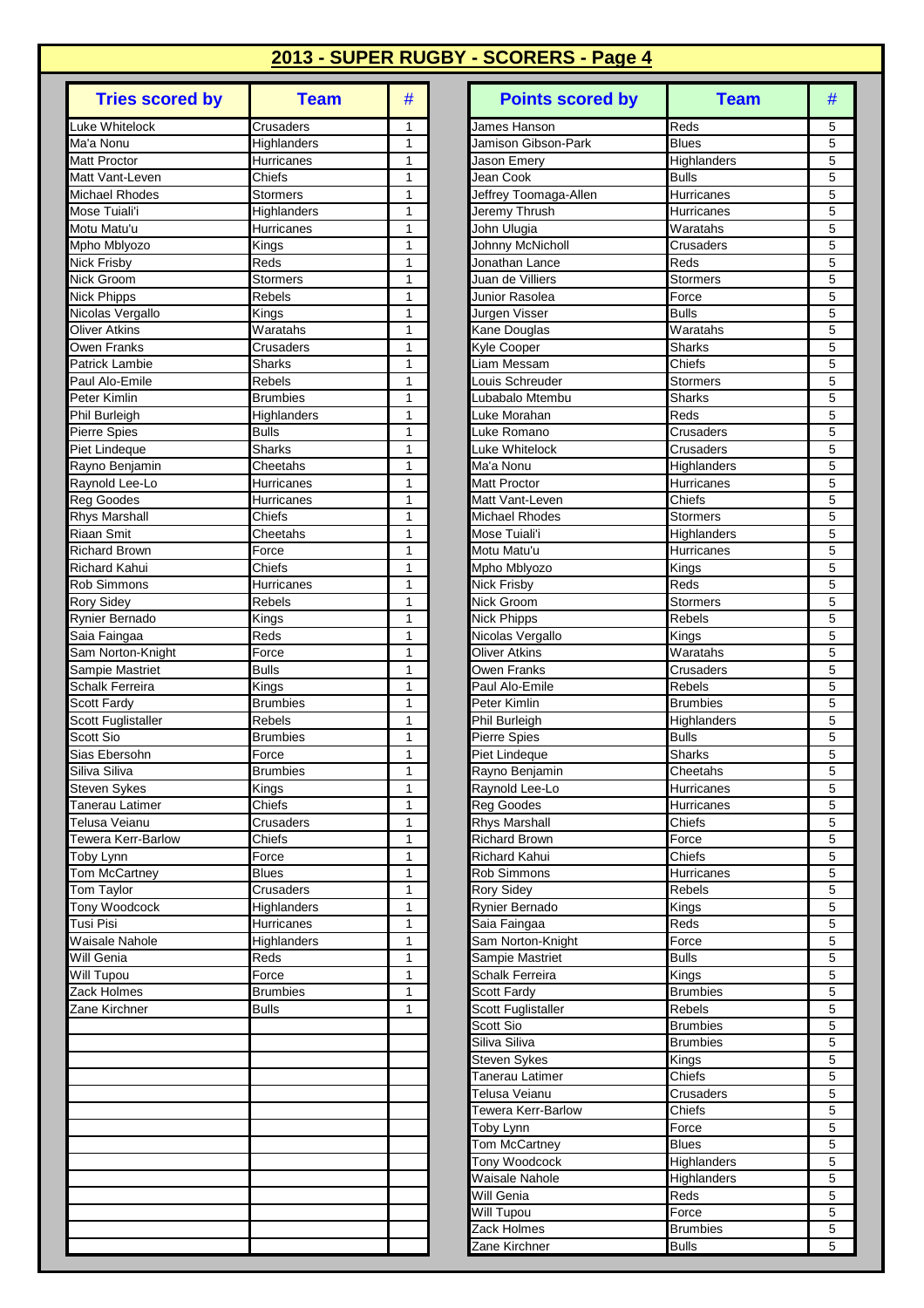| <b>Tries scored by</b>                                                                                 | <b>Team</b>                                        | #            | <b>Points scored by</b>                               | <b>Team</b>                        | #                 |
|--------------------------------------------------------------------------------------------------------|----------------------------------------------------|--------------|-------------------------------------------------------|------------------------------------|-------------------|
|                                                                                                        |                                                    |              | Matt Lucas                                            | $\overline{W}$ aratahs             | 4                 |
|                                                                                                        |                                                    |              | Albert Nikoro                                         | <b>Blues</b>                       | 3                 |
| <b>Total tries scored - Play off rounds</b>                                                            |                                                    | 580          | <b>Total points scored - Play off rounds</b>          |                                    | 5680              |
|                                                                                                        |                                                    |              | 2013 - SUPER RUGBY - SCORERS - QUARTER FINAL PLAYOFFS |                                    |                   |
| <b>Tries scored by</b>                                                                                 | <b>Team</b>                                        | #            | <b>Points scored by</b>                               | <b>Team</b>                        | #                 |
| Ryan Crotty                                                                                            | <b>Crusaders</b>                                   | 2            | <b>Daniel Carter</b>                                  | Crusaders                          | 20                |
| Daniel Carter                                                                                          | Crusaders                                          | $\mathbf{1}$ | <b>Ryan Crotty</b>                                    | Crusaders                          | 10                |
| Tom Marshall                                                                                           | Crusaders                                          | 1            | Quade Cooper                                          | Reds                               | 9                 |
|                                                                                                        |                                                    |              | Tom Marshall                                          | Crusaders                          | 5                 |
|                                                                                                        |                                                    |              | Tom Taylor                                            | Crusaders                          | 3                 |
| Johann Sadie                                                                                           | Cheetahs                                           | -1           | Christian Leali'ifano                                 | <b>Brumbies</b>                    | 12                |
| Rayno Benjamin                                                                                         | Cheetahs                                           | $\mathbf{1}$ | Johann Sadie                                          | Cheetahs                           | 5                 |
|                                                                                                        |                                                    |              | Rayno Benjamin                                        | Cheetahs                           | 5                 |
|                                                                                                        |                                                    |              | Nic White                                             | <b>Brumbies</b>                    | 3                 |
|                                                                                                        |                                                    |              | <b>Riaan Smiit</b>                                    | Cheetahs                           | 3                 |
|                                                                                                        | <b>Total tries scored - Quarter Final Playoffs</b> | 6            | <b>Total points scored - Quarter Final Playoffs</b>   |                                    | 75                |
|                                                                                                        |                                                    |              | 2013 - SUPER RUGBY - SCORERS - SEMI FINALS            |                                    |                   |
| <b>Tries scored by</b>                                                                                 | <b>Team</b>                                        | #            | <b>Points scored by</b>                               | <b>Team</b>                        | #                 |
|                                                                                                        | <b>Chiefs</b>                                      | -1           | Aaron Cruden                                          | Chiefs                             | 15                |
|                                                                                                        | Crusaders                                          | $\mathbf{1}$ | Daniel Carter                                         | Crusaders                          | 14                |
|                                                                                                        | Chiefs                                             | 1            | Israel Dagg                                           | Crusaders                          | 5                 |
|                                                                                                        |                                                    |              | Lelia Mesaga                                          | Chiefs                             | 5                 |
|                                                                                                        | <b>Brumbies</b>                                    | -1<br>1      | Morné Steyn                                           | <b>Bulls</b>                       | 18                |
|                                                                                                        | <b>Bulls</b><br><b>Brumbies</b>                    | 1            | Christian Leali'ifano                                 | <b>Brumbies</b><br><b>Brumbies</b> | 16<br>5           |
|                                                                                                        |                                                    |              | Jesse Mogg                                            | <b>Bulls</b>                       | 5                 |
|                                                                                                        |                                                    |              | JJ Engelbrecht<br>Tevita Kuridrani                    | <b>Brumbies</b>                    | 5                 |
| <b>Total tries scored - Semi Finals</b>                                                                |                                                    | 6            |                                                       |                                    | 88                |
|                                                                                                        |                                                    |              | <b>Total points scored - Semi Finals</b>              |                                    |                   |
| Aaron Cruden<br>Israel Dagg<br>Lelia Mesaga<br>Jesse Mogg<br>JJ Engelbrecht<br><b>Fevita Kuridrani</b> |                                                    |              | 2013 - SUPER RUGBY - SCORERS - FINAL                  |                                    |                   |
|                                                                                                        |                                                    |              |                                                       |                                    |                   |
| <b>Tries scored by</b>                                                                                 | <b>Team</b>                                        | #            | <b>Points scored by</b>                               | <b>Team</b>                        | #                 |
|                                                                                                        | <b>Brumbies</b>                                    | 1            | Christian Leali'ifano                                 | <b>Brumbies</b>                    | 22                |
|                                                                                                        | Chiefs                                             | $\mathbf{1}$ | Aaron Cruden                                          | Chiefs                             | 17                |
|                                                                                                        | Chiefs                                             | 1            | Liam Messam                                           | Chiefs                             | 5                 |
| Christian Leali'ifano<br>Liam Messam<br>Robbie Robinson<br><b>Total tries scored - Final</b>           |                                                    | 3            | Robbie Robinson<br><b>Total points scored - Final</b> | Chiefs                             | $\,$ 5 $\,$<br>49 |